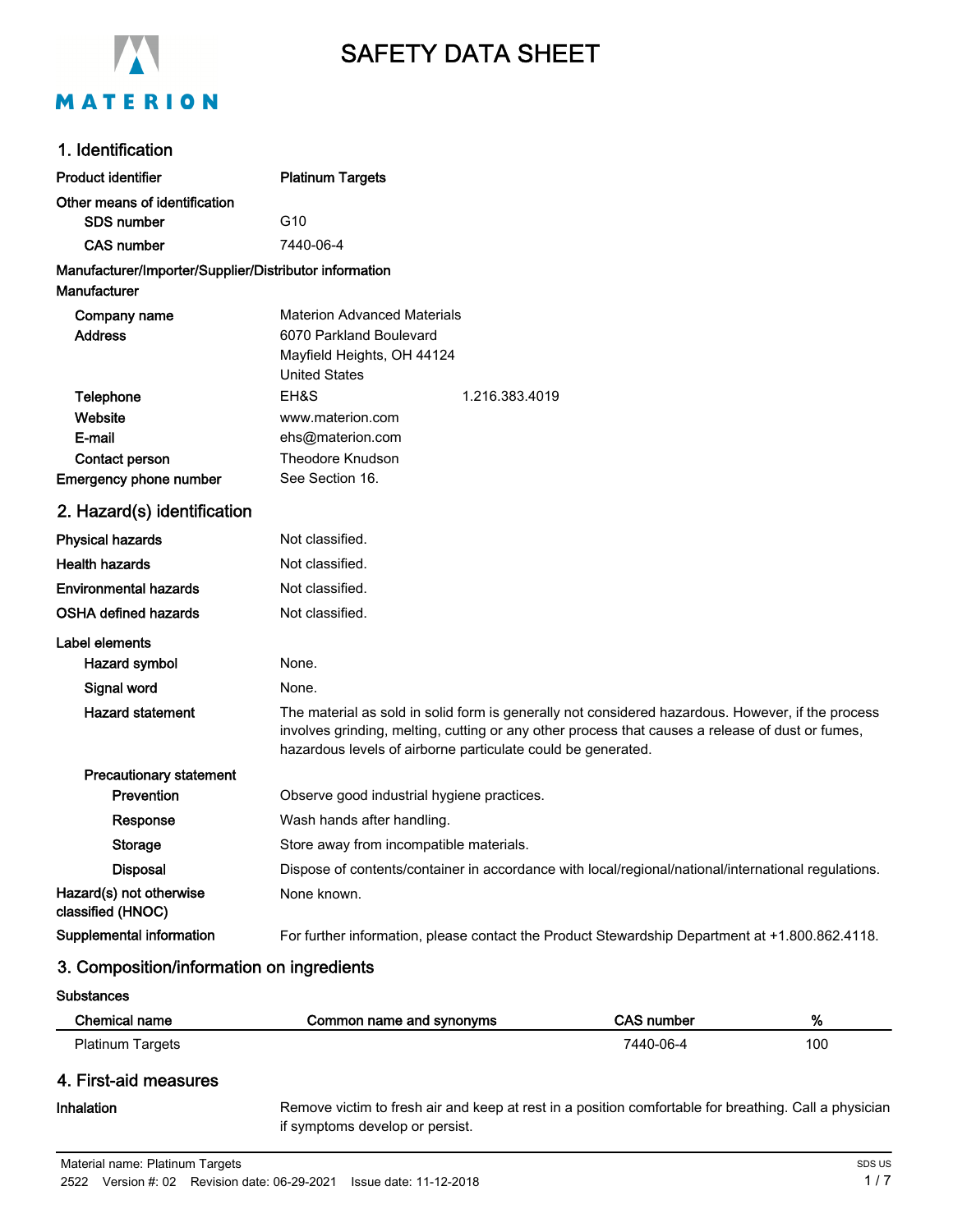| Skin contact                                                     | Wash off with soap and water. Get medical attention if irritation develops and persists.                            |
|------------------------------------------------------------------|---------------------------------------------------------------------------------------------------------------------|
| Eye contact                                                      | Rinse with water. Get medical attention if irritation develops and persists.                                        |
| Ingestion                                                        | Rinse mouth. Get medical attention if symptoms occur.                                                               |
| Most important<br>symptoms/effects, acute and<br>delayed         | Under normal conditions of intended use, this material does not pose a risk to health.                              |
| General information                                              | Ensure that medical personnel are aware of the material(s) involved, and take precautions to<br>protect themselves. |
| 5. Fire-fighting measures                                        |                                                                                                                     |
| Suitable extinguishing media                                     | Water spray, foam, dry powder or carbon dioxide.                                                                    |
| Unsuitable extinguishing media                                   | Do not use water jet as an extinguisher, as this will spread the fire.                                              |
| Specific hazards arising from<br>the chemical                    | Not a fire hazard.                                                                                                  |
| Special protective equipment<br>and precautions for firefighters | Self-contained breathing apparatus and full protective clothing must be worn in case of fire.                       |
| Fire fighting<br>equipment/instructions                          | Use water spray to cool unopened containers.                                                                        |
| Specific methods                                                 | Use standard firefighting procedures and consider the hazards of other involved materials.                          |
| General fire hazards                                             | No unusual fire or explosion hazards noted.                                                                         |
|                                                                  |                                                                                                                     |

#### 6. Accidental release measures

| Personal precautions, protective<br>equipment and emergency<br>procedures | Keep unnecessary personnel away.                               |
|---------------------------------------------------------------------------|----------------------------------------------------------------|
| Methods and materials for<br>containment and cleaning up                  | Stop the flow of material, if this is without risk.            |
| <b>Environmental precautions</b>                                          | Avoid discharge into drains, water courses or onto the ground. |
| 7. Handling and storage                                                   |                                                                |
| Precautions for safe handling                                             | Observe good industrial hygiene practices.                     |
| Conditions for safe storage,<br>including any incompatibilities           | Not available.                                                 |

## 8. Exposure controls/personal protection

#### Occupational exposure limits

The following constituents are the only constituents of the product which have a PEL, TLV or other recommended exposure limit. At this time, the other constituents have no known exposure limits.

| <b>Material</b>                             | <b>Type</b>                                                                      | Value      |  |
|---------------------------------------------|----------------------------------------------------------------------------------|------------|--|
| Platinum Targets (CAS<br>7440-06-4)         | <b>TWA</b>                                                                       | 1 mg/m $3$ |  |
| US. NIOSH: Pocket Guide to Chemical Hazards |                                                                                  |            |  |
| <b>Material</b>                             | <b>Type</b>                                                                      | Value      |  |
| Platinum Targets (CAS<br>7440-06-4)         | <b>TWA</b>                                                                       | 1 $mq/m3$  |  |
|                                             | US. California Code of Regulations, Title 8, Section 5155. Airborne Contaminants |            |  |
| <b>Material</b>                             | <b>Type</b>                                                                      | Value      |  |
| Platinum Targets (CAS<br>7440-06-4)         | <b>PEL</b>                                                                       | 1 mg/m $3$ |  |
| <b>Biological limit values</b>              | No biological exposure limits noted for the ingredient(s).                       |            |  |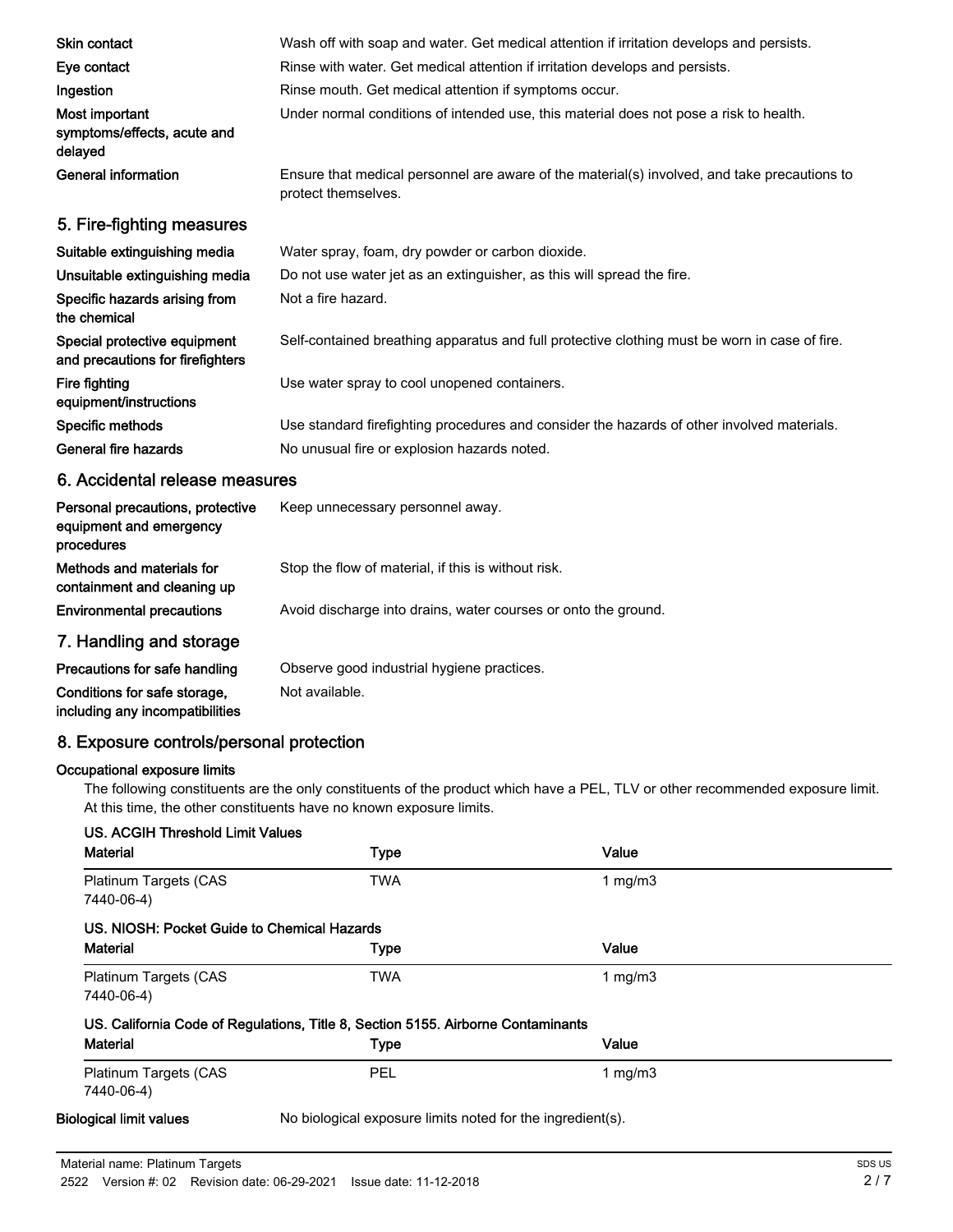Good general ventilation (typically 10 air changes per hour) should be used. Ventilation rates should be matched to conditions. If applicable, use process enclosures, local exhaust ventilation, or other engineering controls to maintain airborne levels below recommended exposure limits. If exposure limits have not been established, maintain airborne levels to an acceptable level. Provide eyewash station. Appropriate engineering controls

#### Individual protection measures, such as personal protective equipment

| Eye/face protection            | Face shield is recommended. Wear safety glasses with side shields (or goggles).                                                            |
|--------------------------------|--------------------------------------------------------------------------------------------------------------------------------------------|
| <b>Skin protection</b>         |                                                                                                                                            |
| Hand protection                | Wear gloves to prevent metal cuts and skin abrasions during handling.                                                                      |
| Other                          | Wear suitable protective clothing.                                                                                                         |
| <b>Respiratory protection</b>  | In case of insufficient ventilation, wear suitable respiratory equipment.                                                                  |
| <b>Thermal hazards</b>         | Wear appropriate thermal protective clothing, when necessary.                                                                              |
| General hygiene considerations | Always observe good personal hygiene measures, such as washing after handling the material<br>and before eating, drinking, and/or smoking. |

## 9. Physical and chemical properties

| Appearance                                           |                                          |
|------------------------------------------------------|------------------------------------------|
| <b>Physical state</b>                                | Solid.                                   |
| Form                                                 | Solid.                                   |
| Color                                                | Silver-white.                            |
| Odor                                                 | None.                                    |
| <b>Odor threshold</b>                                | Not applicable.                          |
| pH                                                   | Not applicable.                          |
| Melting point/freezing point                         | 3215.12 °F (1768.4 °C) / Not applicable. |
| Initial boiling point and boiling<br>range           | Not applicable.                          |
| <b>Flash point</b>                                   | Not applicable.                          |
| <b>Evaporation rate</b>                              | Not available.                           |
| Flammability (solid, gas)                            | None known.                              |
| Upper/lower flammability or explosive limits         |                                          |
| <b>Flammability limit - lower</b><br>(%)             | Not applicable.                          |
| <b>Flammability limit - lower</b><br>(%) temperature | Not applicable.                          |
| <b>Flammability limit - upper</b><br>(%)             | Not applicable.                          |
| <b>Flammability limit - upper</b><br>(%) temperature | Not applicable.                          |
| Explosive limit - lower (%)                          | Not applicable.                          |
| Explosive limit - lower (%)<br>temperature           | Not applicable.                          |
| Explosive limit - upper (%)                          | Not applicable.                          |
| Explosive limit - upper (%)<br>temperature           | Not applicable.                          |
| Vapor pressure                                       | Not applicable.                          |
| Vapor density                                        | Not applicable.                          |
| <b>Relative density</b>                              | Not applicable.                          |
| Solubility(ies)                                      |                                          |
| Solubility (water)                                   | Insoluble                                |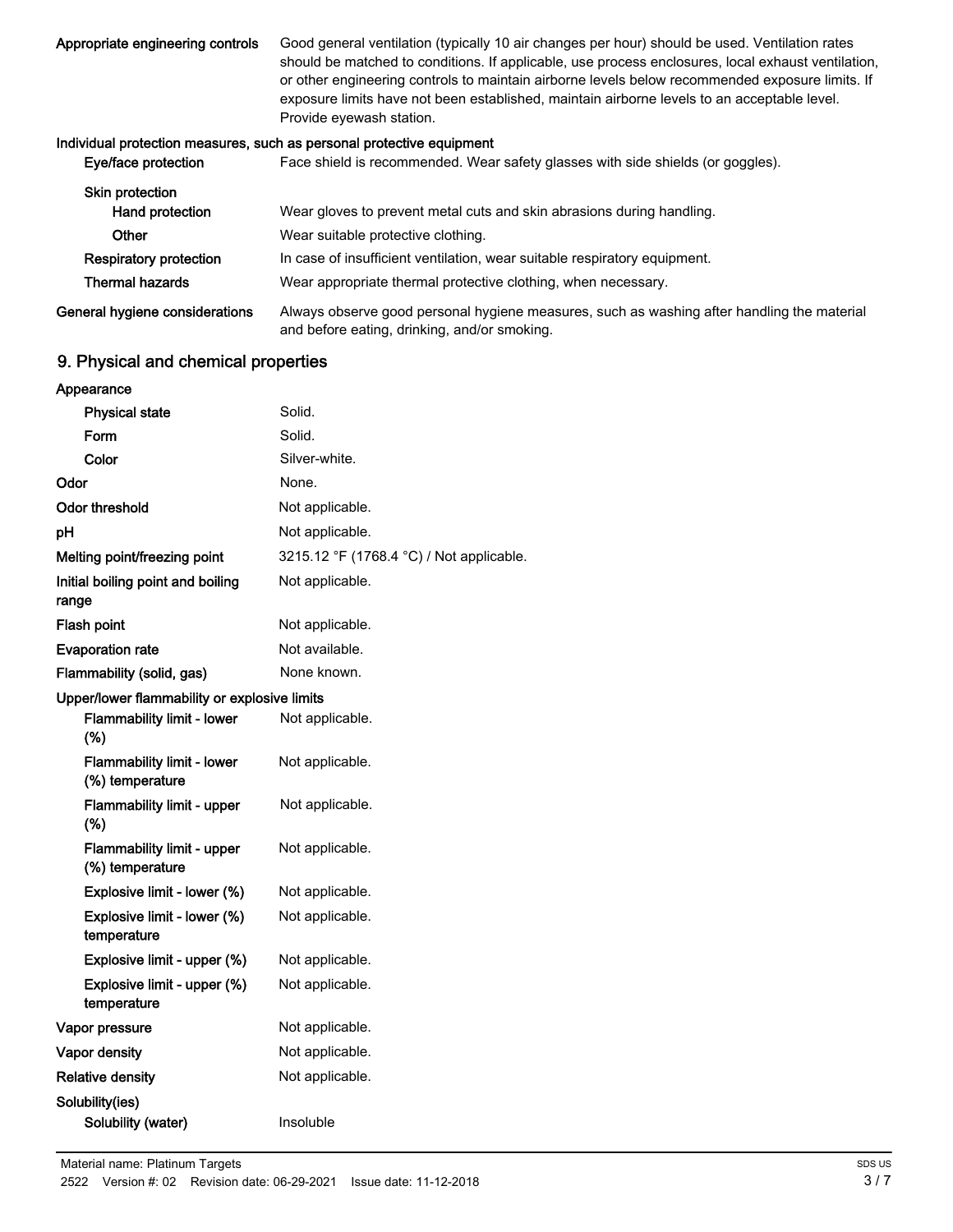| <b>Partition coefficient</b><br>(n-octanol/water) | Not applicable.                                                                               |
|---------------------------------------------------|-----------------------------------------------------------------------------------------------|
| Auto-ignition temperature                         | Not applicable.                                                                               |
| Decomposition temperature                         | Not applicable.                                                                               |
| <b>Viscosity</b>                                  | Not available.                                                                                |
| Other information                                 |                                                                                               |
| Density                                           | 21.45 g/cm3 estimated                                                                         |
| <b>Explosive properties</b>                       | Not explosive.                                                                                |
| Molecular formula                                 | Pt                                                                                            |
| Molecular weight                                  | 195.08 g/mol                                                                                  |
| <b>Oxidizing properties</b>                       | Not oxidizing.                                                                                |
| 10. Stability and reactivity                      |                                                                                               |
| Reactivity                                        | The product is stable and non-reactive under normal conditions of use, storage and transport. |
| <b>Chemical stability</b>                         | Material is stable under normal conditions.                                                   |
| Possibility of hazardous<br>reactions             | No dangerous reaction known under conditions of normal use.                                   |
| Conditions to avoid                               | Contact with incompatible materials.                                                          |
| Incompatible materials                            | Aluminum. Phosphorus.                                                                         |
| Hazardous decomposition<br>products               | No hazardous decomposition products are known.                                                |
| 11. Toxicological information                     |                                                                                               |
| Information on likely routes of exposure          |                                                                                               |
| Inhalation                                        | Prolonged inhalation may be harmful.                                                          |

## Skin contact May cause an allergic skin reaction. Eye contact Not likely, due to the form of the product. Ingestion Expected to be a low ingestion hazard. Symptoms related to the physical, chemical and toxicological characteristics None known. Information on toxicological effects Acute toxicity **None known**. Skin corrosion/irritation Not relevant, due to the form of the product. Serious eye damage/eye Not likely, due to the form of the product. irritation Respiratory or skin sensitization Respiratory sensitization Not a respiratory sensitizer. Skin sensitization This product is not expected to cause skin sensitization. Germ cell mutagenicity **Not classified.** Carcinogenicity Mot classifiable as to carcinogenicity to humans. IARC Monographs. Overall Evaluation of Carcinogenicity Not listed. OSHA Specifically Regulated Substances (29 CFR 1910.1001-1053) Not listed. US. National Toxicology Program (NTP) Report on Carcinogens Not listed. Reproductive toxicity This product is not expected to cause reproductive or developmental effects.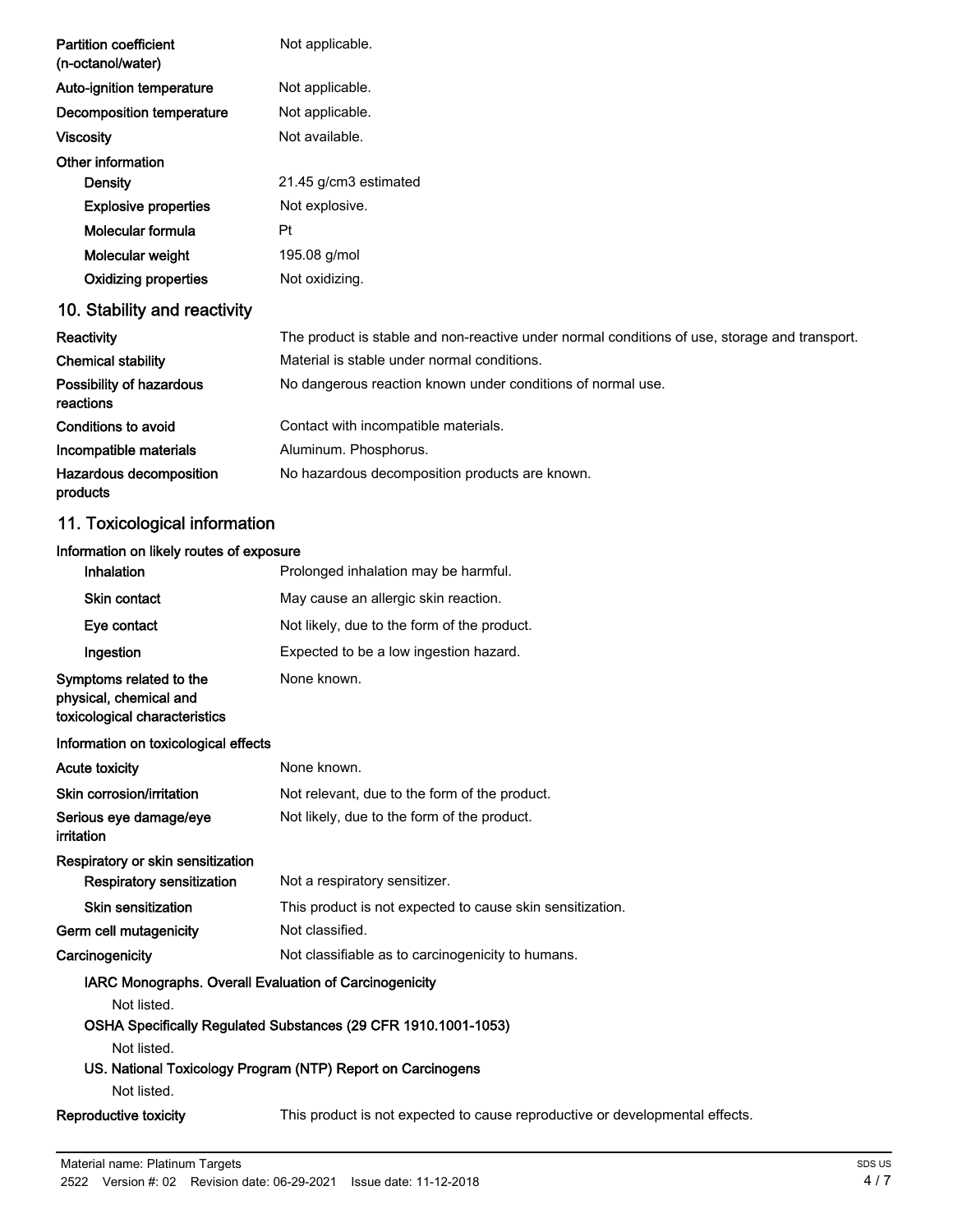| Specific target organ toxicity -<br>single exposure   | Not classified.                                                                                                                                                                                                        |
|-------------------------------------------------------|------------------------------------------------------------------------------------------------------------------------------------------------------------------------------------------------------------------------|
| Specific target organ toxicity -<br>repeated exposure | Not classified.                                                                                                                                                                                                        |
| <b>Aspiration hazard</b>                              | Not an aspiration hazard.                                                                                                                                                                                              |
| <b>Chronic effects</b>                                | None known.                                                                                                                                                                                                            |
| 12. Ecological information                            |                                                                                                                                                                                                                        |
| Ecotoxicity                                           | The product is not classified as environmentally hazardous.                                                                                                                                                            |
| Persistence and degradability                         |                                                                                                                                                                                                                        |
| <b>Bioaccumulative potential</b>                      | No data available.                                                                                                                                                                                                     |
| Mobility in soil                                      | No data available.                                                                                                                                                                                                     |
| Other adverse effects                                 | No other adverse environmental effects (e.g. ozone depletion, photochemical ozone creation<br>potential, endocrine disruption, global warming potential) are expected from this component.                             |
| 13. Disposal considerations                           |                                                                                                                                                                                                                        |
| <b>Disposal instructions</b>                          | Collect and reclaim or dispose in sealed containers at licensed waste disposal site. Dispose of<br>contents/container in accordance with local/regional/national/international regulations.                            |
| Local disposal regulations                            | Dispose in accordance with all applicable regulations.                                                                                                                                                                 |
| Hazardous waste code                                  | The waste code should be assigned in discussion between the user, the producer and the waste<br>disposal company.                                                                                                      |
| Waste from residues / unused<br>products              | Dispose of in accordance with local regulations. Empty containers or liners may retain some<br>product residues. This material and its container must be disposed of in a safe manner (see:<br>Disposal instructions). |
| Contaminated packaging                                | Since emptied containers may retain product residue, follow label warnings even after container is<br>emptied. Empty containers should be taken to an approved waste handling site for recycling or<br>disposal.       |
| 14. Transport information                             |                                                                                                                                                                                                                        |
| <b>DOT</b>                                            |                                                                                                                                                                                                                        |
| UN number                                             | <b>UN3200</b>                                                                                                                                                                                                          |
| UN proper shipping name                               | Pyrophoric solid, inorganic, n.o.s. (Platinum Targets)                                                                                                                                                                 |
| Transport hazard class(es)                            |                                                                                                                                                                                                                        |
| <b>Class</b>                                          | 4.2                                                                                                                                                                                                                    |
| Subsidiary risk                                       |                                                                                                                                                                                                                        |
| Label(s)                                              | 4.2                                                                                                                                                                                                                    |
| Packing group                                         |                                                                                                                                                                                                                        |
| Special precautions for user                          | Not available.<br>T21, TP7, TP33                                                                                                                                                                                       |
| <b>Special provisions</b><br>Packaging exceptions     | None                                                                                                                                                                                                                   |
| Packaging non bulk                                    | 187                                                                                                                                                                                                                    |
| Packaging bulk                                        | 242                                                                                                                                                                                                                    |
| <b>IATA</b>                                           |                                                                                                                                                                                                                        |
| <b>UN number</b>                                      | <b>UN3200</b>                                                                                                                                                                                                          |
| UN proper shipping name<br>Transport hazard class(es) | Pyrophoric solid, inorganic, n.o.s. (Platinum Targets)                                                                                                                                                                 |
| <b>Class</b>                                          | 4.2                                                                                                                                                                                                                    |
| Subsidiary risk                                       |                                                                                                                                                                                                                        |
| Packing group                                         | Not available.                                                                                                                                                                                                         |
| <b>Environmental hazards</b>                          | No.                                                                                                                                                                                                                    |
| <b>ERG Code</b>                                       | 4L                                                                                                                                                                                                                     |
| Special precautions for user                          | Not available.                                                                                                                                                                                                         |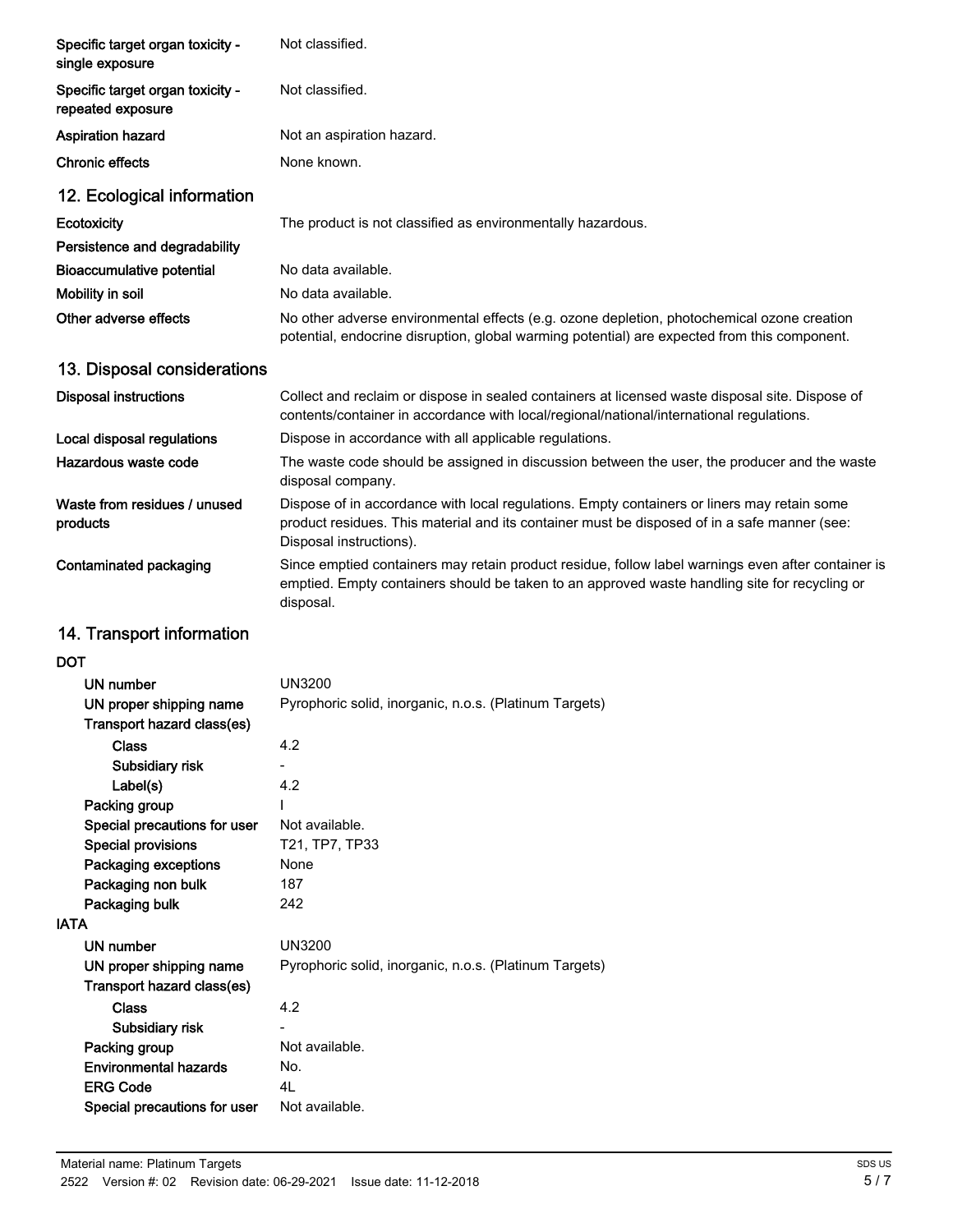| Other information               |                                                        |
|---------------------------------|--------------------------------------------------------|
| Passenger and cargo<br>aircraft | Forbidden                                              |
| Cargo aircraft only             | Forbidden                                              |
| <b>IMDG</b>                     |                                                        |
| UN number                       | UN3200                                                 |
| UN proper shipping name         | PYROPHORIC SOLID, INORGANIC, N.O.S. (Platinum Targets) |
| Transport hazard class(es)      |                                                        |
| <b>Class</b>                    | 4.2                                                    |
| Subsidiary risk                 |                                                        |
| Packing group                   |                                                        |
| <b>Environmental hazards</b>    |                                                        |
| Marine pollutant                | No.                                                    |
| EmS                             | $F-G. S-M$                                             |
| Special precautions for user    | Not available.                                         |
|                                 |                                                        |







## 15. Regulatory information

US federal regulations

This product is a "Hazardous Chemical" as defined by the OSHA Hazard Communication Standard, 29 CFR 1910.1200.

#### Toxic Substances Control Act (TSCA)

TSCA Section 12(b) Export Notification (40 CFR 707, Subpt. D)

Not regulated.

#### CERCLA Hazardous Substance List (40 CFR 302.4)

Not listed.

#### SARA 304 Emergency release notification

Not regulated.

## OSHA Specifically Regulated Substances (29 CFR 1910.1001-1053)

Not listed.

## Superfund Amendments and Reauthorization Act of 1986 (SARA)

## SARA 302 Extremely hazardous substance

Not listed.